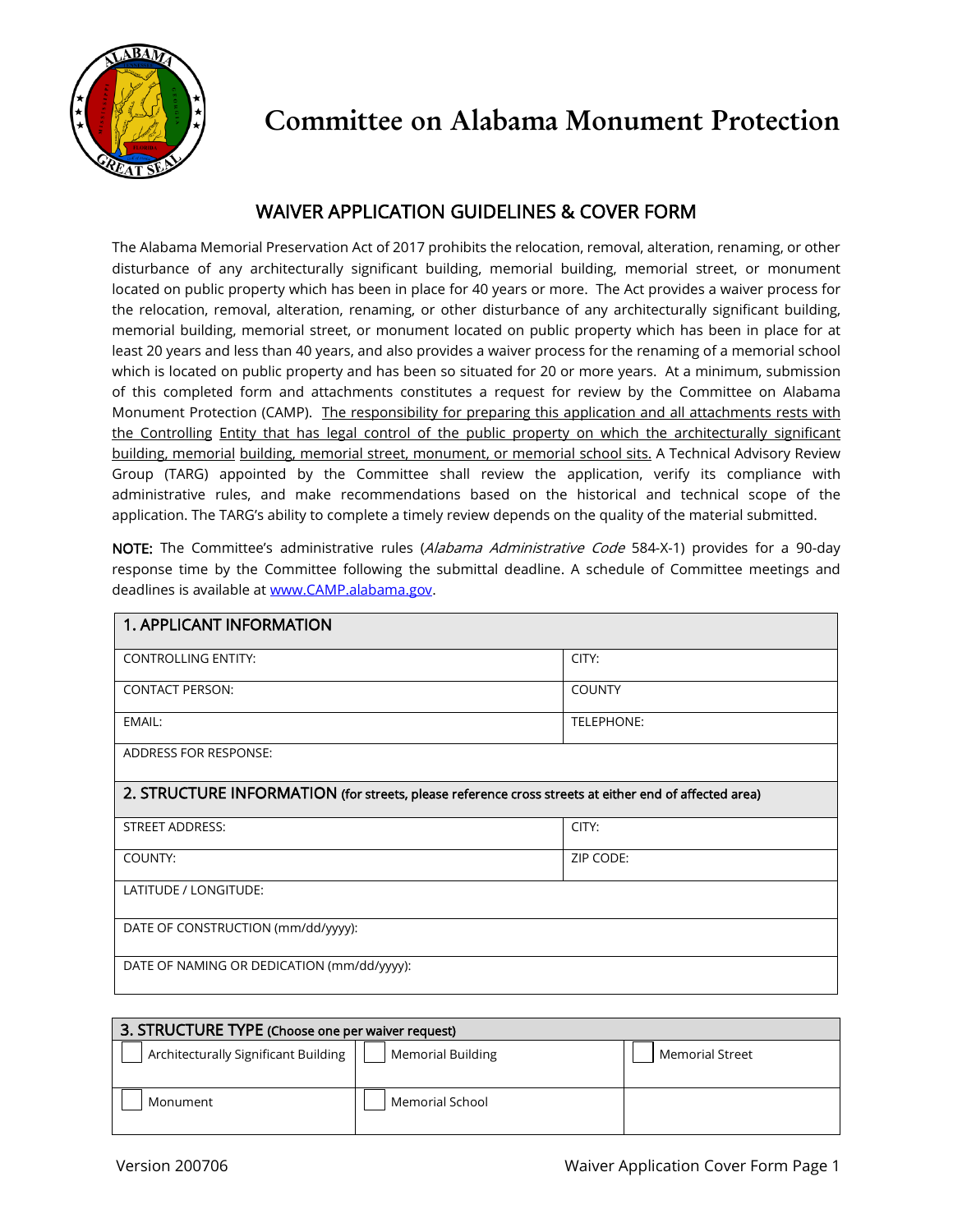4. Provide a written statement of purpose for the proposed relocation, removal, alteration, renaming, or other disturbance. Attach photographs, maps, and other documentation as necessary to convey a clear articulation of the controlling entity's purpose in seeking a waiver.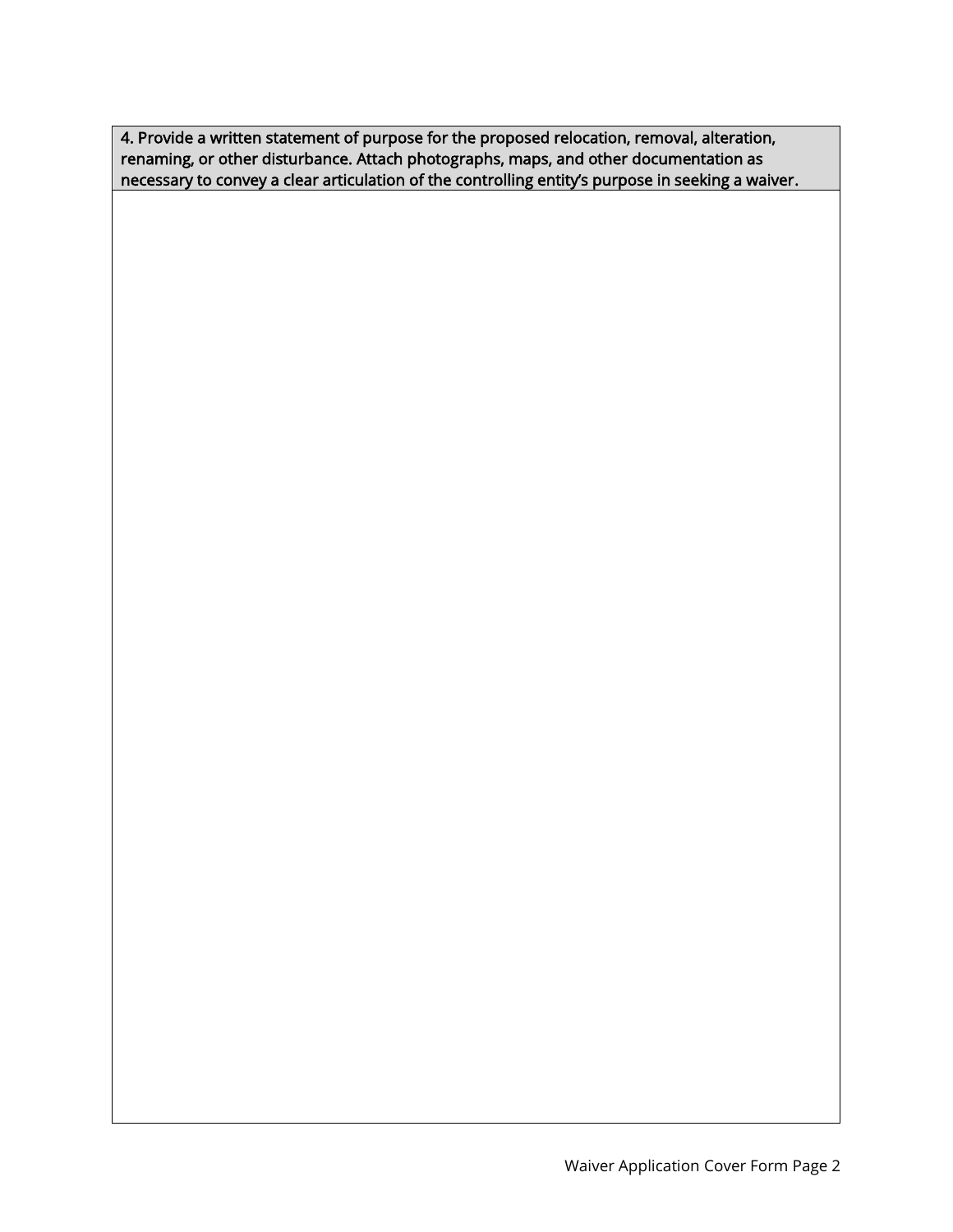5. Explain the origin and significance of the architecturally significant building, memorial building, memorial school, monument, or memorial school. Describe the intent of the sponsoring entity at the time of dedication and any subsequent alteration, renaming, or other disturbance. Attach copies of available documentation.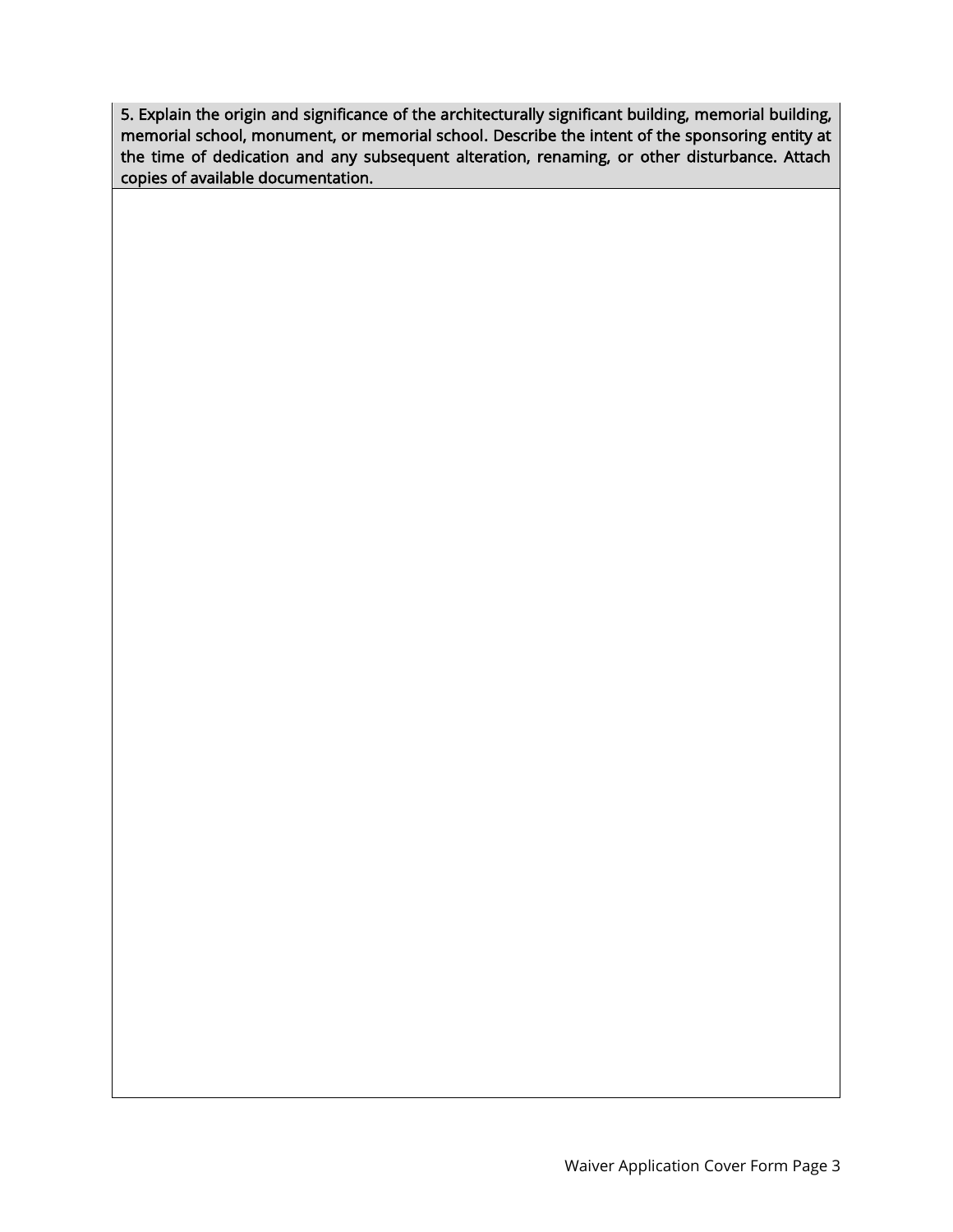6. Provide a written statement of any facts that were not known at the time of the origin of the architecturally significant building, memorial building, memorial street, monument, or memorial school, but are known now that the Committee should consider.